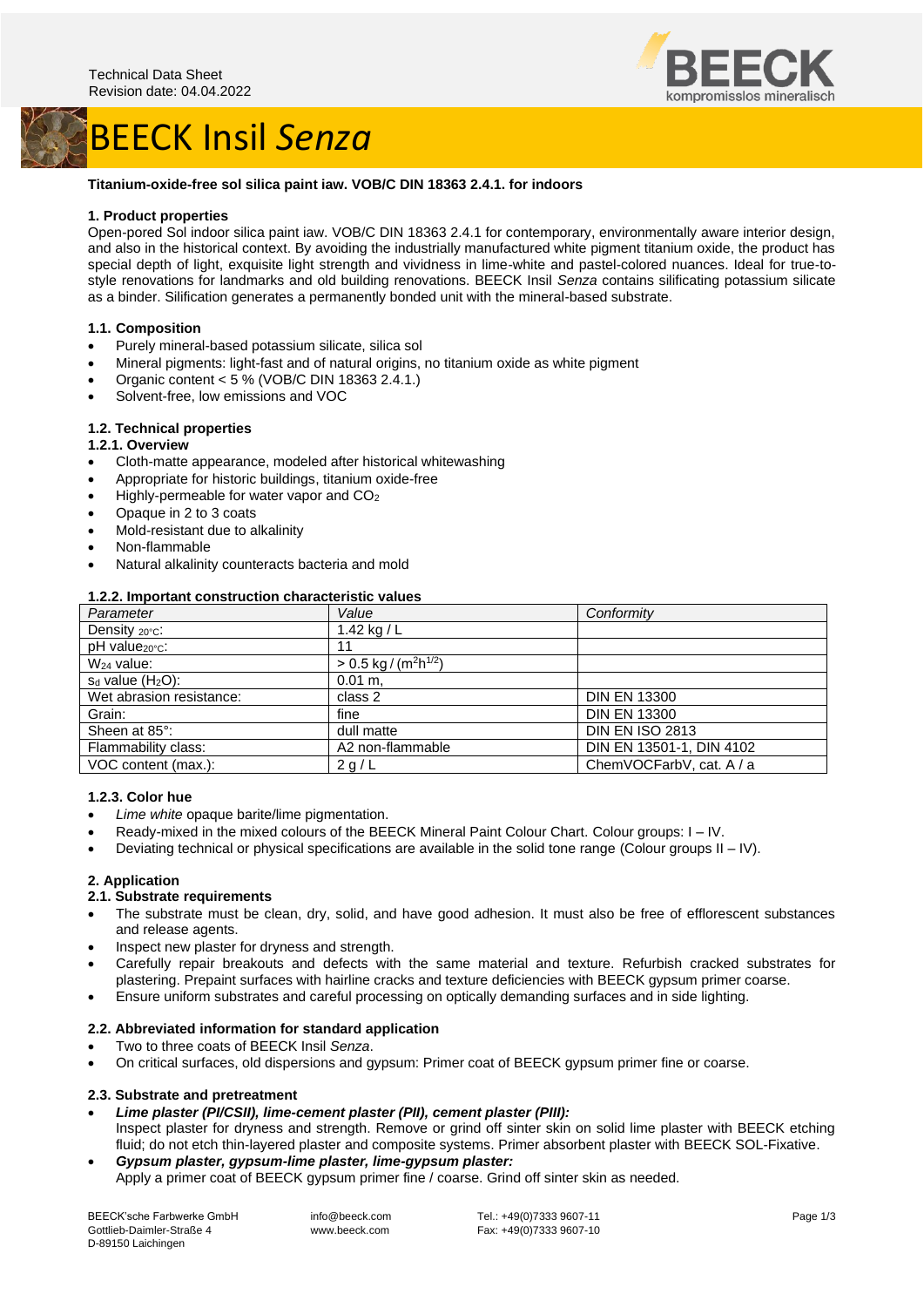# BEECK Insil *Senza*



# • *Gypsum plaster board:*

For gypsum plaster board, note professional installation and required surface finish and flatness tolerances based on existing building and sidelighting conditions (VOB/C and quality level 3 or 4 as per bulletin No. 2 Bundesverband der Gipsindustrie e.V.). Apply a primer coat of BEECK gypsum primer fine / coarse over the entire surface; alternatively glue wall fleece over the entire surface, in particular for optically demanding coats.

#### • *Lime sandstone, kiln brick, clay:* Clean thoroughly, test/inspect for absorption capacity, moisture damage, and leeching (e.g. salt stains). Repair / replace brittle stones and joints. Apply a primer coat of BEECK gypsum fine / coarse, or directly with BEECK Insil *Senza*.

• **Clay:**

Allow to dry to household moisture content; use broom to brush off crumbling excess grain; test on site.

• *Concrete:*

Clean with water and BEECK form oil remover, followed by rinsing off with clear water. Test wetability of the cleaned substrate by spraying with water. Optionally prime with BEECK SOL-Fixative, Gypsum primer fine / coarse.

• *Woodchip wallpaper, glass fabric, wall fleece:*

Verify complete surface adhesion, in particular in seam area. Only for alkaline-resistant fabric and paper. • *Old paint:*

Brush off mineral-based paints, and, if chalking, solidify with BEECK SOL-Fixative. Completely wash off glue and tempera paints. Remove plasto-elastic old synthetic-resin-based paint down to pores. Clean high-bonding, matte old dispersion-based paint and prepaint with BEECK Gypsum primer fine / coarse.

- *Unsuited substrates* include leeching, organic, and not alkaline-resistant substrates, e.g. engineered wood (MDF, OSB) and plastics.
- *Deficient substrates* call for a differentiated approach. Apply protective rendering on basement walls and areas with evidence of salt and moisture damage.

# **2.4. Processing instructions**

# **2.4.1. General instructions**

Verify substrate suitability as defined by VOB (see 2.1. and 2.3.). Note absorption capacity, strength, and texture of the relevant substrate. Test demanding and critical surfaces. Ensure qualified processing.

- Carefully cover and protect untreated surfaces, in particular glass, ceramics, windowsills, expansion joints, paint coats and anodized finishes against overspray.
- Supply personal protective gear.
- Paint self-contained surfaces exclusively with containers from the same manufacturing batch.
- Prior to use, thoroughly mix BEECK Insil*Senza* with electrical stirrer.
- Add water to optimize for brushing.
- Do not apply on heated surfaces. Minimum processing temperature: +8°C
- Drying time: no less than 12 hours per coat

#### **2.4.2. Application**

With roller, brush, or with airless spray method. On self-contained surfaces, apply over-cross as a thin, uniform film without overlap in a single pass.

#### • *Application with roller or brush:*

- Suited for rollers and brushes with uniform brush pattern.
- Avoid roller edges, overlaps, and drying.
- Blend in by feathering edges, wet-on-wet, together with the surface.
- As brushed finish, blend in with random stroke pattern using a BEECK mineral paint brush.
- Coats:

*Primer coat:* Add approx. 5 % - 10 % water to adjust for brushing.

*Intermediate and topcoats:* After no earlier than 12 hours, apply undiluted or thin with max. 5 % water.

#### • *Spray method (airless)*

- Nozzle: 0.79 mm / 0.031 inch. Product must be screened prior to use.
- Apply in an even thin layer, then evenly blend in with brush or roller as needed.

#### **2.5. Support products**

- BEECK Gypsum primer fine or coarse as opaque, white, cost-effective primer on gypsum and old coats. BEECK Gypsum primer coarse (grain: 0.4 mm) also to even out hairline cracks and minor texture defects.
- BEECK Quartz filler P, fiber-reinforced slurrying additive (powder) for filled primer and intermediate coats. Mix 4 kg BEECK Quartz filler P with each 12.5 L bucket of BEECK Insil *Senza* and dilute with approx. 2 l water. Apply with roller or brush in a uniform pattern without brush marks and grain pockets. Topcoat with BEECK Insil Senza fine, no slurrying additive.